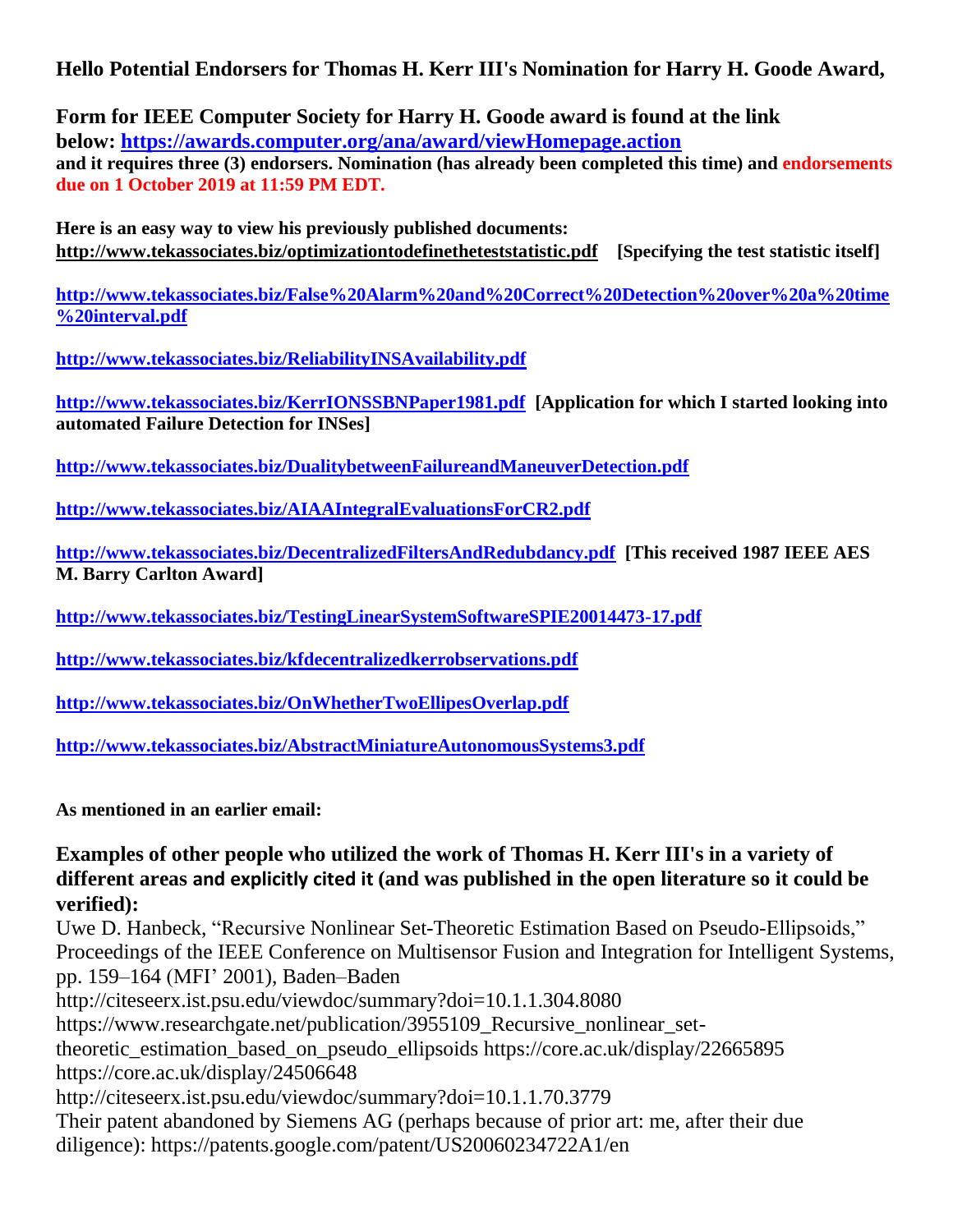===================

Fuqiang You, Hualu Zhang, Fuli Wang, "A new set-membership estimation method based on zonotopes and ellipsoids," Transactions of the Institute of Measurement and Control, Vol. 40, issue 7, pp. 2091-2099, Article first published online: 27 July 2016; Issue published: 1 April 2018 Grocholsky B., Stump E., Shiroma P.M., Kumar V., "Control for Localization of Targets Using Range-Only Sensors," in Khatib, O., Kumar, V., Rus, D. (eds), Experimental Robotics, Springer Tracts in Advanced Robotics Series, Vol 39. Springer, Berlin, Heidelberg, pp. 191-200, 2008. Ashok K. Rao, Yih-Fang Huang, and Soura Dasgupta, "ARMA Parameter Estimation Using a Novel Recursive Estimation Algorithm with Selective Updating," IEEE Transactions on Acoustics, Speech, and Signal Processing, Vol. 38, No. 3, Mar. 1990.

======================================================================

https://www3.nd.edu/~huang/papers/IEEE-T-SP-Mar1990-RH.pdf Set Estimation:

https://en.wikipedia.org/wiki/Set\_estimation

Published January 2000

Authors: T.-G. Xie, Y.-H. Zhang 7228 Marguerite St, Vancouver BC, V6P5G3 yhzhang@asu.edu (604) 321-0983; https://ecee.engineering.asu.edu/project/yong-hang-zhang/

Title: "The application of two-ellipsoid overlap method to sensor fault detection and diagnosis" Abstract: To realize real time fault detection and diagnosis when multi-sensors have faults simultaneously in the linear control system, a set of two-ellipsoid confidence regions was constructed based on two-ellipsoid overlap method. Each two-ellipsoid confidence region was used to detect the faults of the concerned sensor.

Two-ellipsoid overlap method can be applied to linear control systems where multi-sensors have faults simultaneously. This method can give the time the faults occur quickly and accurately, and find the faulty sensors. A method of choosing the degree of confidence was studied which leads to a low degree of missing alarm. Available from:

https://www.researchgate.net/publication/290601482\_The\_application\_of\_two-

ellipsoid\_overlap\_method\_to\_sensor\_fault\_detection\_and\_diagnosis

To access the above link, simultaneously hit CONTROL key and left click the second line of the above link

====================================================================== ============================

Conference Paper · September 2006

Author: Chingiz Hajiyev

Chingiz Hajiyev. Head of IT Department | Atilla Trans and Services A LLC. Location Azerbaijan Industry Information Technology and Services https://www.linkedin.com/in/chingiz-hajiyev-42856a30/ office@sinam.net

(+99 412) 510 11 00

Title: "Two-Interval Overlap Test for Faılure Predıctıon in Kalman Fılter"

Abstract: An approach to failure prediction in Kalman filter is developed which uses confidence and tolerance intervals for a innovation sequence. The algorithm proposed is based on the criterion of overlapping these intervals and allows the detection of potential failures in Kalman filter. The problem of failure prediction in multidimensional Kalman filters is solved too. In this case a multidimensional innovation sequence is replaced by one-dimensional sequences. Available from: https://www.researchgate.net/publication/312218984\_Two-

Interval\_Overlap\_Test\_for\_Failure\_Prediction\_in\_Kalman\_Filter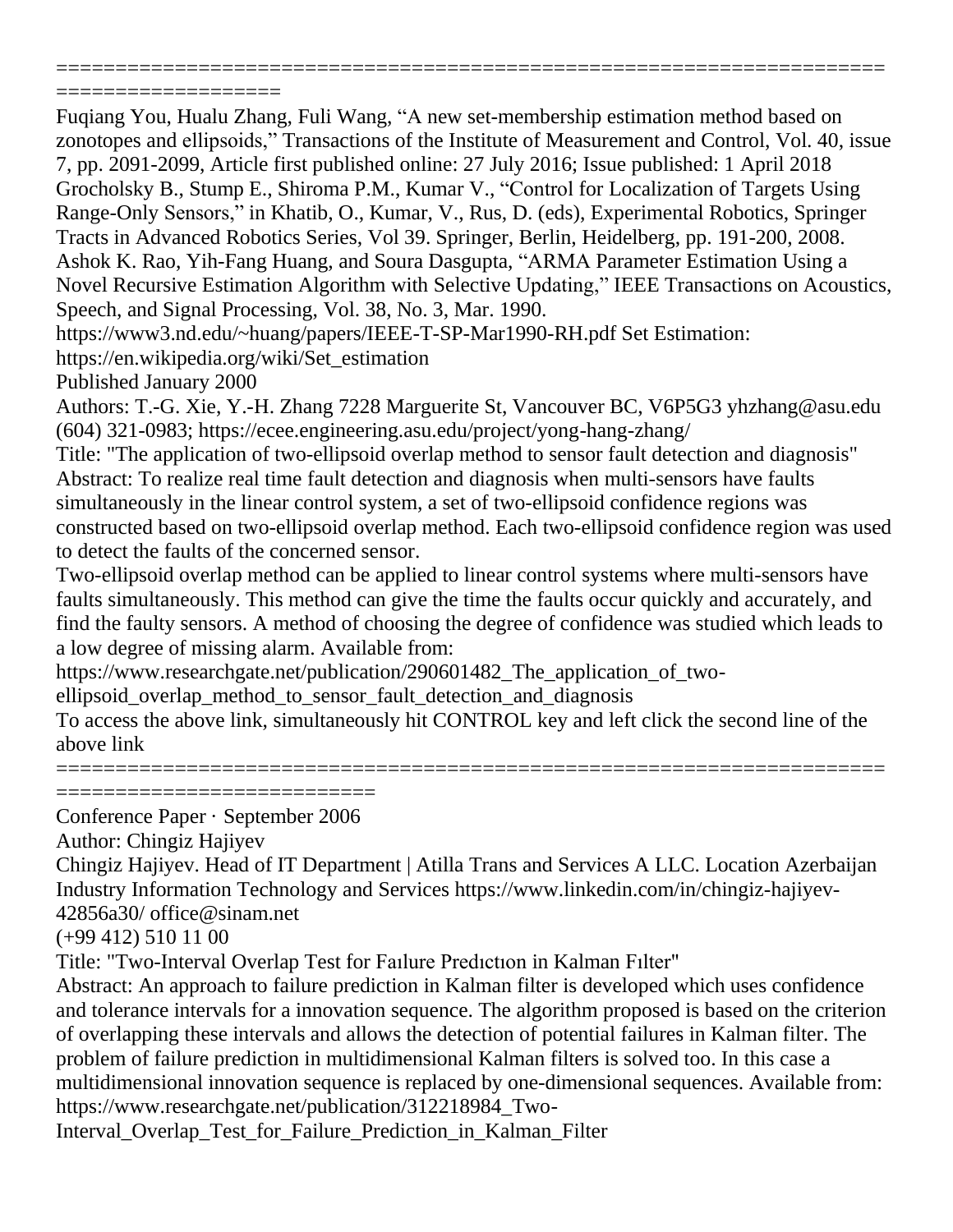Mirabadi, A., Schmid, F., Mort, N., "Fault detection and isolation in a multisensor train navigation system," Proceedings 6th International Conference on Computer Aided Design, Manufacture, and Operation in the Railway and Other Advanced Mass Transit Systems, 2-4 Sep. 1998, Lisbon, Portugal, Computers in Railways VI, Advances in Transportation, Vol. 2, pp. 1025-1035, 1998.

======================================================================

=============================

Article · December 2015

Authors: Chul Woo Kang, Chan Gook Park PostDoc Position Seoul National University , Seoul https://link.springer.com/article/10.1007/s12555-013-0410-4 chanpark@snu.ac.kr Title: "A soft-failure detection and identification algorithm for the integrated navigation system of lunar lander"

Abstract: In this paper, a modified chi-square test is proposed to develop an autonomous fault detection and identification system for the navigation system in the lunar lander. The conventional fault detection logics, which is based on state chi-square test have had a limitation on fault identification. The proposed modified chi-square test computes modified chi-square parameter (MCP) by comparing the estimated states which is estimate on local filters to the propagated states. Because the MCP only contains the information of the respective sensor measurement, the MCP from failed measurement is contaminated by the fault. Thus, the MCP from other measurements is not contaminated by the fault, then the MCP from failed sensor can be easily distinguished by finding a diverging MCP signal.

Using the proposed method, the fault of the lunar lander can be efficiently detected and isolated. A soft-failure detection and identification algorithm for the integrated navigation system of lunar lander.

Available from:

https://www.researchgate.net/publication/287374829 A soft-

failure detection and identification algorithm for the integrated navigation system of lunar la nder

======================================================================

=============================

AIAA Journal of Guidance, Control and Dynamics, Vol. 18, No. 4, 1995: Authors: Ren Da; Ching-Fang Lin Tel: (805) 582-0582 Title: "Failure diagnosis system using ARTMAP neural networks" Read More: https://arc.aiaa.org/doi/abs/10.2514/3.21449?journalCode=jgcd" Abstract: see above link The above document cited by: Stephen Oonk , Francisco J. Maldonado , Fernando Figueroa , Ching-Fang Lin . (2012) Title: Predictive Fault Diagnosis System for Intelligent and Robust Health Monitoring. Journal of Aerospace Computing, Information, and Communication 9:4, 125-143 Online publication date: 1-Dec-2012. Citation | PDF (1025 KB) | PDF Plus (879 KB) Ching-Fang Lin, Fernando Figueroa, Richard Colgren, Stephen Oonk. 2010. Predictive Fault Diagnosis System for Intelligent and Robust Health Monitoring. AIAA Infotech@Aerospace 2010. Citation | PDF (342 KB) | PDF Plus (359 KB) Ching-Fang Lin, Fernando Figueroa, Anastasios Politopoulos, Stephen Oonk. 2010. Distributed Health Monitoring System for Reusable Liquid Rocket Engines. AIAA Infotech@Aerospace 2010.